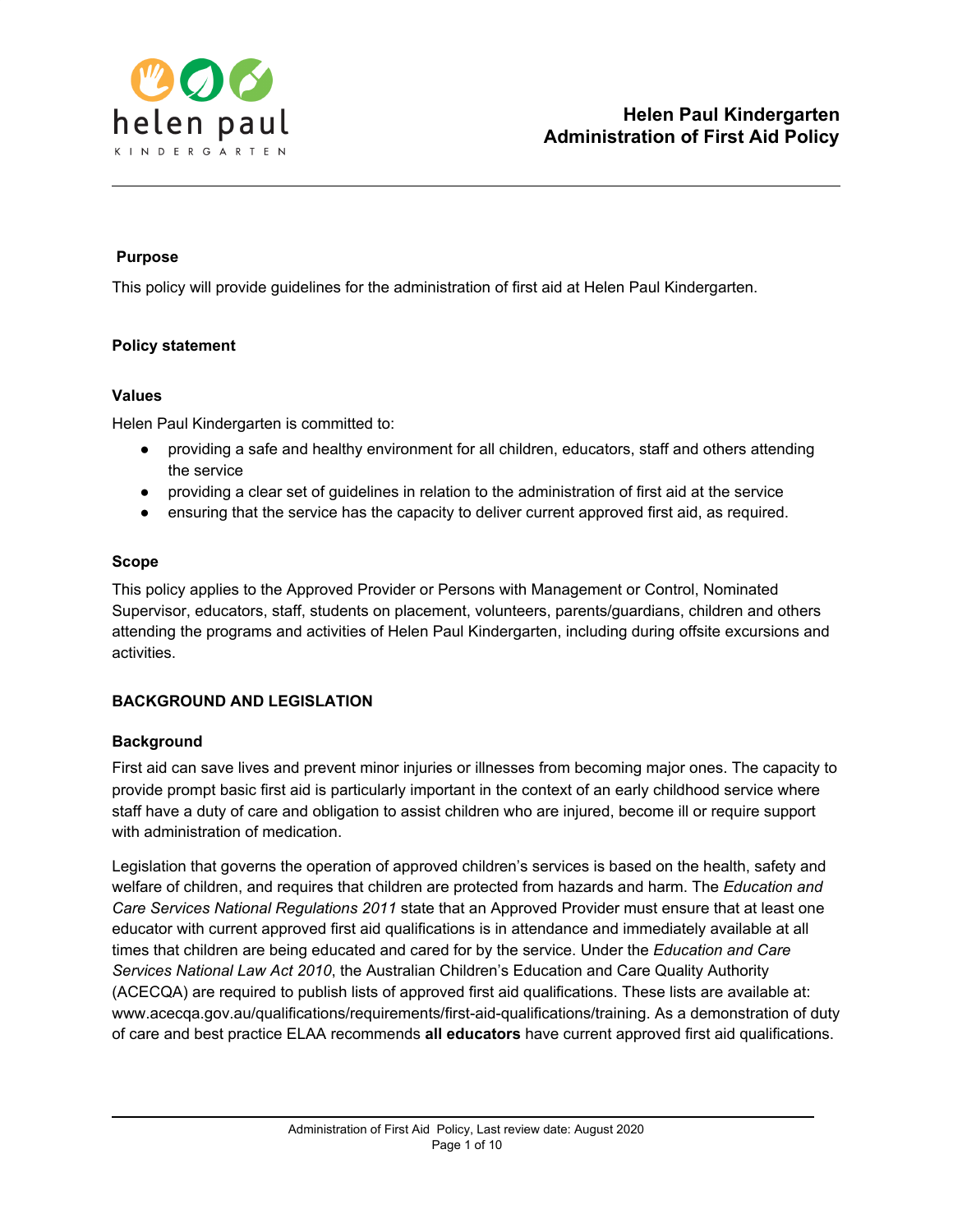

It is also a requirement that employers have appropriate first aid arrangements in place, including first aid training, first aid kits and first aid facilities, to meet their obligations under the *Occupational Health and Safety Act 2004.* WorkSafe Victoria has developed a compliance code *First aid in the workplace* (refer to *Sources*) that provides guidance on how these obligations can be met.

# **Legislation and standards**

Relevant legislation and standards include but are not limited to:

- *Child Wellbeing and Safety Act 2005* (Vic) (Part 2: Principles for Children)
- *Education and Care Services National Law Act 2010*: Sections 167, 169
- *Education and Care Services National Regulations 2011*: Regulations 87, 89, 136, 137(1)(e), 168(2)(a), 245
- *National Quality Standard*, Quality Area 2: Children's Health and Safety
- *● Occupational Health and Safety Act 2004*

The most current amendments to listed legislation can be found at:

- Victorian Legislation Victorian Law Today: <http://www.legislation.vic.gov.au/>
- Commonwealth Legislation ComLaw: <http://www.comlaw.gov.au/>

#### **Definitions**

The terms defined in this section relate specifically to this policy. For commonly used terms e.g. Approved Provider, Nominated Supervisor, Regulatory Authority etc. refer to the *General Definitions* section of this manual.

**Approved first aid qualification:** A list of approved first aid qualifications, anaphylaxis management and emergency asthma management training is published on the ACECQA website[:](http://www.acecqa.gov.au/) [www.acecqa.gov.au](http://www.acecqa.gov.au/)

**Duty of care:** A common law concept that refers to the responsibilities of organisations to provide people with an adequate level of protection against harm and all reasonable foreseeable risk of injury.

**First aid:** The provision of initial care in response to an illness or injury. It generally consists of a series of techniques to preserve life, protect a person (particularly if unconscious), prevent a condition worsening and promote recovery. First aid training should be delivered by approved first aid providers, and a list is published on the ACECQA website:

[www.acecqa.gov.au/qualifications/requirements/first-aid-qualifications-training](http://www.acecqa.gov.au/qualifications/requirements/first-aid-qualifications-training)

**First aid kit:** The Compliance Code *First aid in the workplace*, developed by WorkSafe Victoria, lists the minimum requirements for a first aid kit. *First aid in the workplace* is available at: [www.worksafe.vic.gov.au](http://www.worksafe.vic.gov.au/)

**Incident, Injury, Trauma and Illness Record:** Contains details of any incident, injury, trauma or illness that occurs while the child is being educated and cared for by the service. Any incident, injury, trauma or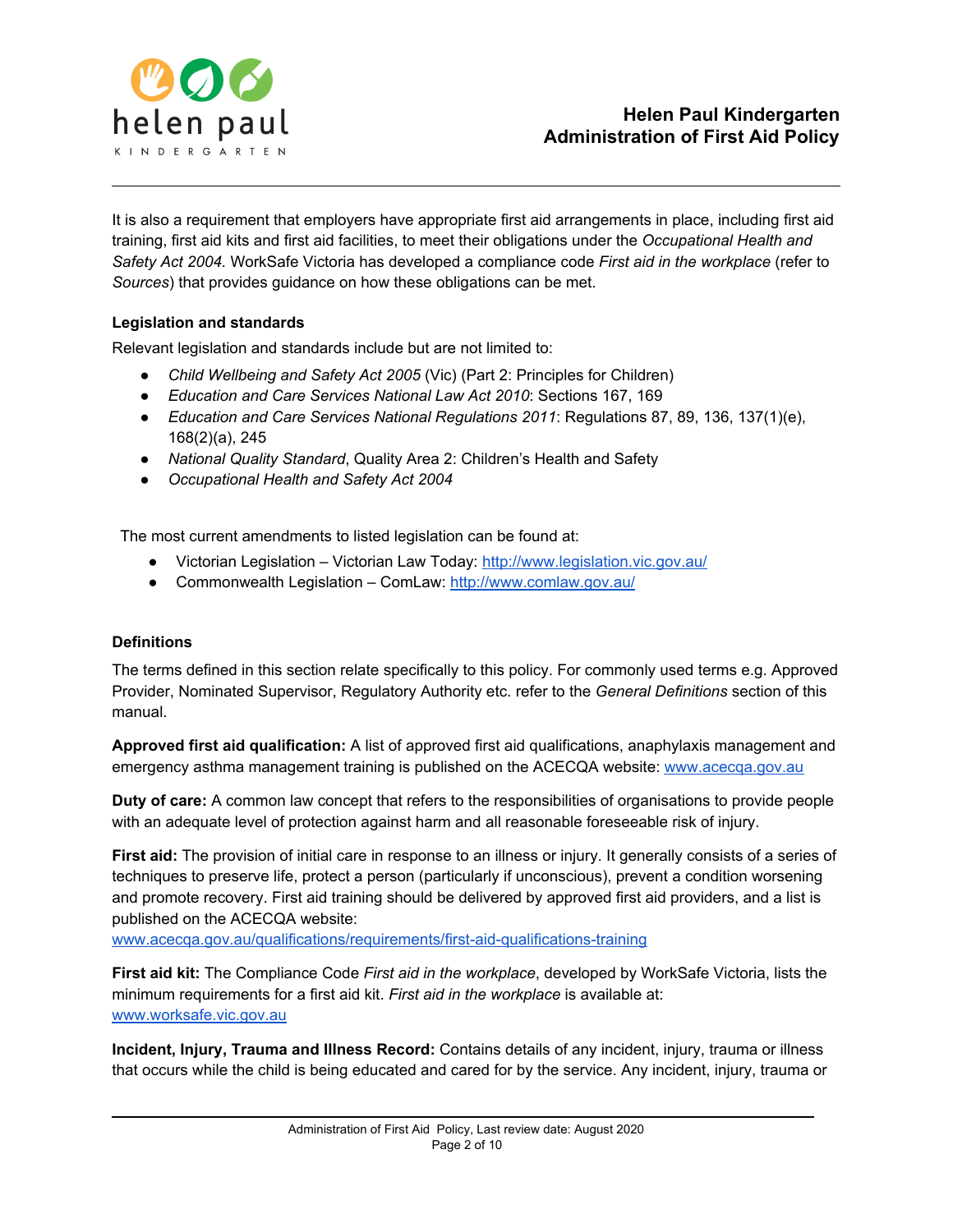

illness must be recorded as soon as is practicable but not later than 24 hours after the occurrence. Details required include the:

- name and age of the child
- circumstances leading to the incident, injury, trauma or illness (including any symptoms)
- time and date
- details of action taken by the service including any medication administered, first aid provided or medical personnel contacted
- details of any witnesses
- names of any person the service notified or attempted to notify, and the time and date of this
- signature of the person making the entry, and time and date of this.

These details need to be kept for the period of time specified in Regulation 183. A sample *Incident, Injury, Trauma and Illness Record* is available on the ACECQA website.

**Medication record:** Contains details for each child to whom medication is to be administered by the service. This includes the child's name, signed authorisation to administer medication and a record of the medication administered, including time, date, dosage, manner of administration, name and signature of person administering the medication and of the person checking the medication, if required (Regulation 92). A sample medication record is available on the ACECQA website.

**Resuscitation flowchart:** Outlines the seven steps involved in resuscitation: danger, response, send for help, airways, breathing, compression and defibrillation. The Australian Resuscitation Council provides flowcharts for the resuscitation of adults and children free of charge at[:](https://resus.org.au/guidelines/flowcharts-3/) <https://resus.org.au/guidelines/flowcharts-3/>

**Serious incident:** A serious incident is defined in Regulation 12 as:

- the death of a child while being educated and cared for by the service
- any incident involving an injury or trauma, the illness of a child that requires or ought to have required:
	- attention of a registered medical practitioner, or
	- attendance at a hospital

examples include whooping cough, broken limb, anaphylaxis reaction

- any incident requiring attendance by emergency services
- a circumstance where a child appears to be missing, is unaccounted for, has been removed from the service contrary to the Regulations, or has been locked in or out of the service premises.

The Approved Provider must notify the Regulatory Authority (DET) in writing within 24 hours of a serious incident occurring at the service (Regulation 176(2) (a). The Notification of a Serious Incident Form (available on the ACECQA website) is to be completed and submitted online using the National Quality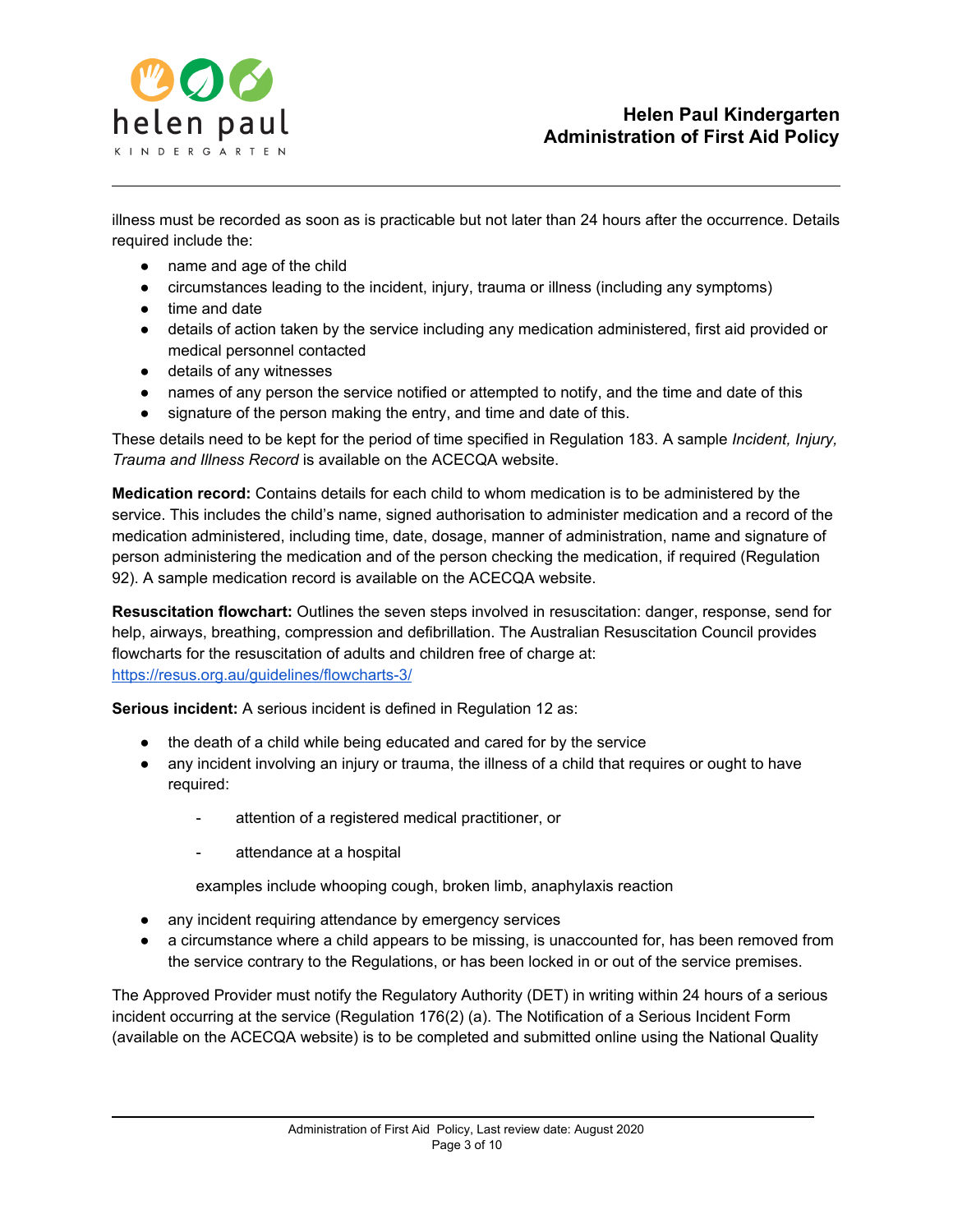

Agenda IT System (NQA ITS). Records are required to be retained for the periods specified in Regulation 183.

#### **Sources and related policies**

#### **Sources**

- Ambulance Victoria: [www.ambulance.vic.gov.au](http://www.ambulance.vic.gov.au/)
- Australian Children's Education and Care Quality Authority (ACECQA): [www.acecqa.gov.au](http://www.acecqa.gov.au/)
- Australian Red Cross: [www.redcross.org.au](http://www.redcross.org.au/)
- St John Ambulance Australia (Vic): [www.stjohnvic.com.au](http://www.stjohnvic.com.au/)
- *First aid in the workplace*[:](http://www.worksafe.vic.gov.au/) [www.worksafe.vic.gov.au](http://www.worksafe.vic.gov.au/)

#### **Service policies**

- *● Administration of Medication Policy*
- *● Anaphylaxis Policy*
- *● Asthma Policy*
- *● Dealing with Infectious Diseases Policy*
- *● Dealing with Medical Conditions Policy*
- *● Diabetes Policy*
- *● Emergency and Evacuation Policy*
- *● Epilepsy Policy*
- *● Excursions and Service Events Policy*
- *● Incident, Injury, Trauma and Illness Policy*
- *● Staffing Policy*

#### **Procedures**

#### **The Approved Provider is responsible for:**

- ensuring that every reasonable precaution is taken to protect children at the service from harm and hazards that are likely to cause injury (Section 167)
- assessing the first aid requirements for the service. A first aid risk assessment can assist with this process (refer to Attachment 1 – Sample first aid risk assessment form)
- ensuring that at least one educator with current approved first aid qualifications (refer to *Definitions*) is in attendance and immediately available at all times that children are being educated and cared for by the service (Regulation 136(1) (a)). This can be the same person who has anaphylaxis management training and emergency asthma management training, also required under the Regulations
- appointing an educator to be the **nominated first aid officer**. This is a legislative requirement where there are 10 or more employees but is also considered best practice where there are fewer than 10 employees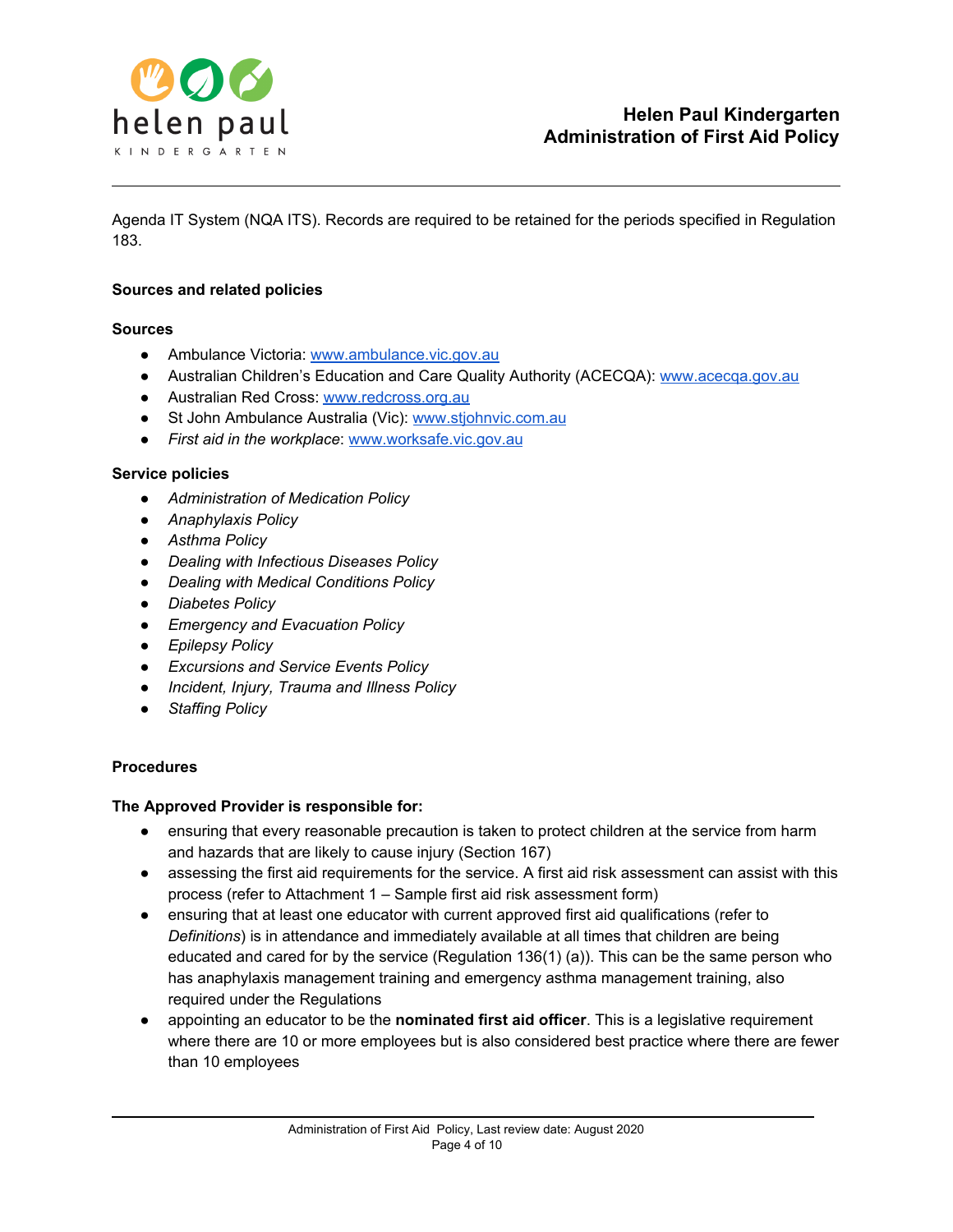

- advising families that a list of first aid and other health products used by the service is available for their information, and that first aid kits can be inspected on request
- providing and maintaining an appropriate number of up-to-date, fully-equipped first aid kits that meet Australian Standards (refer to *Definitions*). The appropriate number of kits will depend on the number of children in the service, the number of rooms and their proximity to each other, and distances from outdoor spaces to the nearest kit
- ensuring a risk assessment is conducted prior to an excursion to identify risks to health, safety, or wellbeing and specifying how these risks will be managed and minimised (Regulations 100, 101)
- providing and maintaining a portable first aid kit that can be taken offsite for excursions and other activities
- ensuring that first aid training details are recorded on each staff member's record
- ensuring safety signs showing the location of first aid kits are clearly displayed
- ensuring there is an induction process for all new staff, casual and relief staff, that includes providing information on the location of first aid kits and specific first aid requirements
- ensuring that parents are notified within 24 hours if their child is involved in an incident, injury, trauma or illness at the service and recording details on the *Incident, Injury, Trauma and Illness Record* (refer to *Definitions*)
- ensuring that staff are offered support and debriefing following a serious incident requiring the administration of first aid (refer to *Incident, Injury, Trauma and Illness Policy*)
- ensuring a resuscitation flow chart (refer to *Definitions*) is displayed in a prominent position in the indoor and outdoor environments of the service
- keeping up to date with any changes in procedures for administration of first aid and ensuring that all educators are informed of these changes.

# **The Nominated Supervisor and Persons in Day to Day Charge is responsible for:**

- ensuring that every reasonable precaution is taken to protect children at the service from harm and hazards that are likely to cause injury (Section 167)
- ensuring that the prescribed educator-to-child ratios are met at all times (refer to *Supervision of Children Policy*)
- ensuring that all educators' approved first aid qualifications, anaphylaxis management training and emergency asthma management training are current, meet the requirements of the National Act (Section 169(4)) and National Regulations (Regulation 137), and are approved by ACECQA (refer to *Sources)*
- ensuring a risk assessment is conducted prior to an excursion to identify risks to health, safety or wellbeing and specifying how these risks will be managed and minimised (Regulations 100, 101)
- ensuring a portable first aid kit is taken on all excursions and other offsite activities (refer to *Excursions and Service Events Policy*)
- ensuring that the Ambulance Victoria *AV How to Call Card* (refer to *Sources*) is displayed near all telephones.

# **The nominated first aid officer is responsible for:**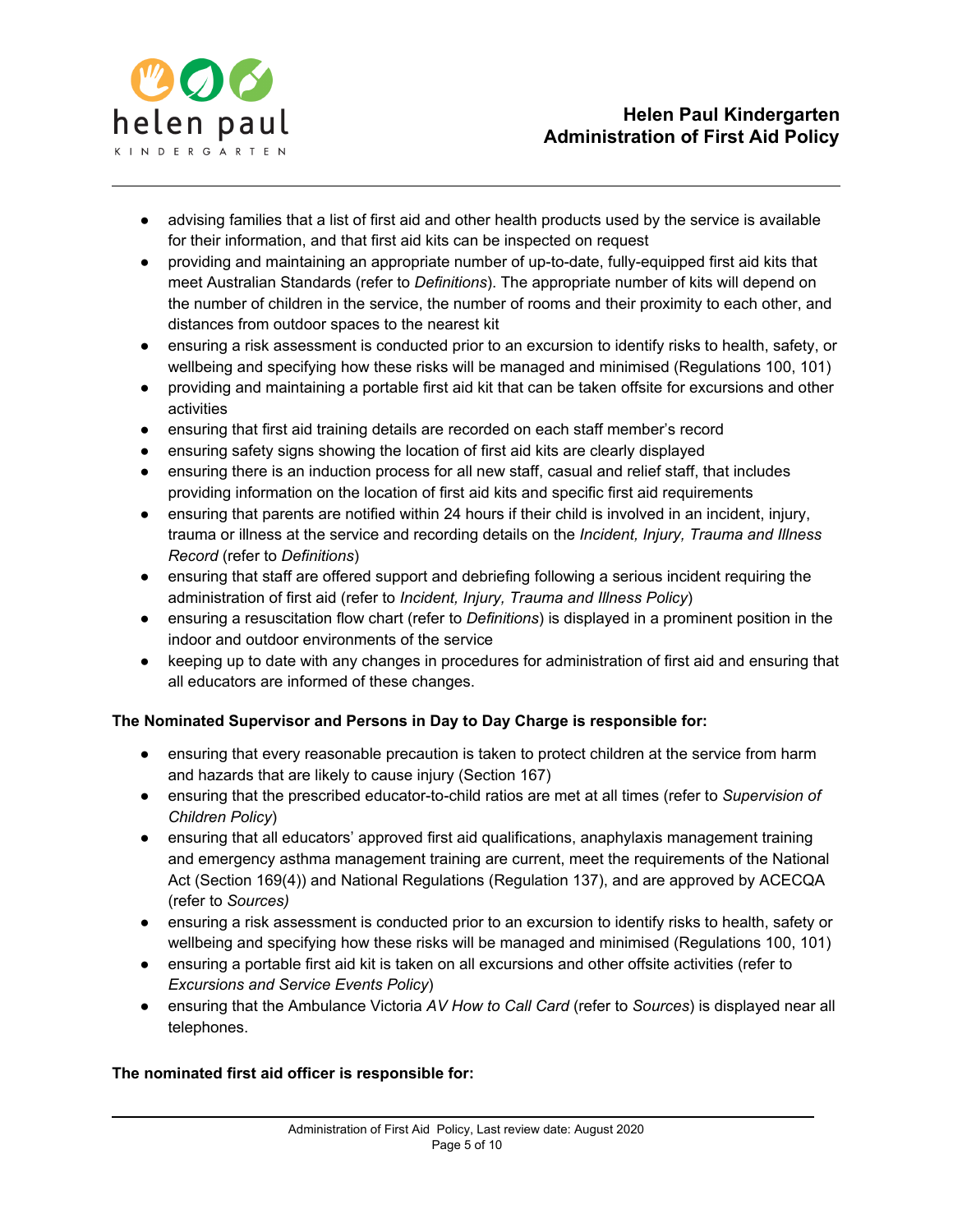

- maintaining a current approved first aid qualification (refer to *Definitions*)
- monitoring the contents of all first aid kits and arranging with the Approved Provider for replacement of stock, including when the use-by date has been reached
- disposing of out-of-date materials appropriately
- ensuring a portable first aid kit is taken on all excursions and other offsite activities (refer to *Excursions and Service Events Policy*)
- keeping up to date with any changes in the procedures for the administration of first aid.

### **Educators and other staff are responsible for:**

- implementing appropriate first aid procedures when necessary
- maintaining current approved first aid qualifications, and qualifications in anaphylaxis management and emergency asthma management, as required
- practicing CPR and administration of an auto-injector at least annually (in accordance with other service policies)
- ensuring that all children are adequately supervised (refer to the *Supervision of Children Policy*) while providing first aid and comfort for a child involved in an incident or suffering trauma
- ensuring that the details of any incident requiring the administration of first aid are recorded on the *Incident, Injury, Trauma and Illness Record* (refer to *Definitions*)
- notifying the Approved Provider or Nominated Supervisor six months prior to the expiration of their first aid, asthma or anaphylaxis accredited training
- conducting a risk assessment prior to an excursion to identify risks to health, safety or wellbeing and specifying how these risks will be managed and minimised (Regulations 100, 101).

#### **Parents/guardians are responsible for:**

- providing the required information for the service's medication record (refer to *Definitions)*
- providing written consent (via the enrolment record) for service staff to administer first aid and call an ambulance, if required
- being contactable, either directly or through emergency contacts listed on the child's enrolment record, in the event of an incident requiring the administration of first aid.

# **Volunteers and students, while at the service, are responsible for following this policy and its procedures.**

#### **Evaluation**

In order to assess whether the values and purposes of the policy have been achieved, the Approved Provider will:

- regularly check staff files to ensure details of approved first aid qualifications have been recorded and are current
- monitor the implementation, compliance, complaints and incidents in relation to this policy
- review the first aid procedures following an incident to determine their effectiveness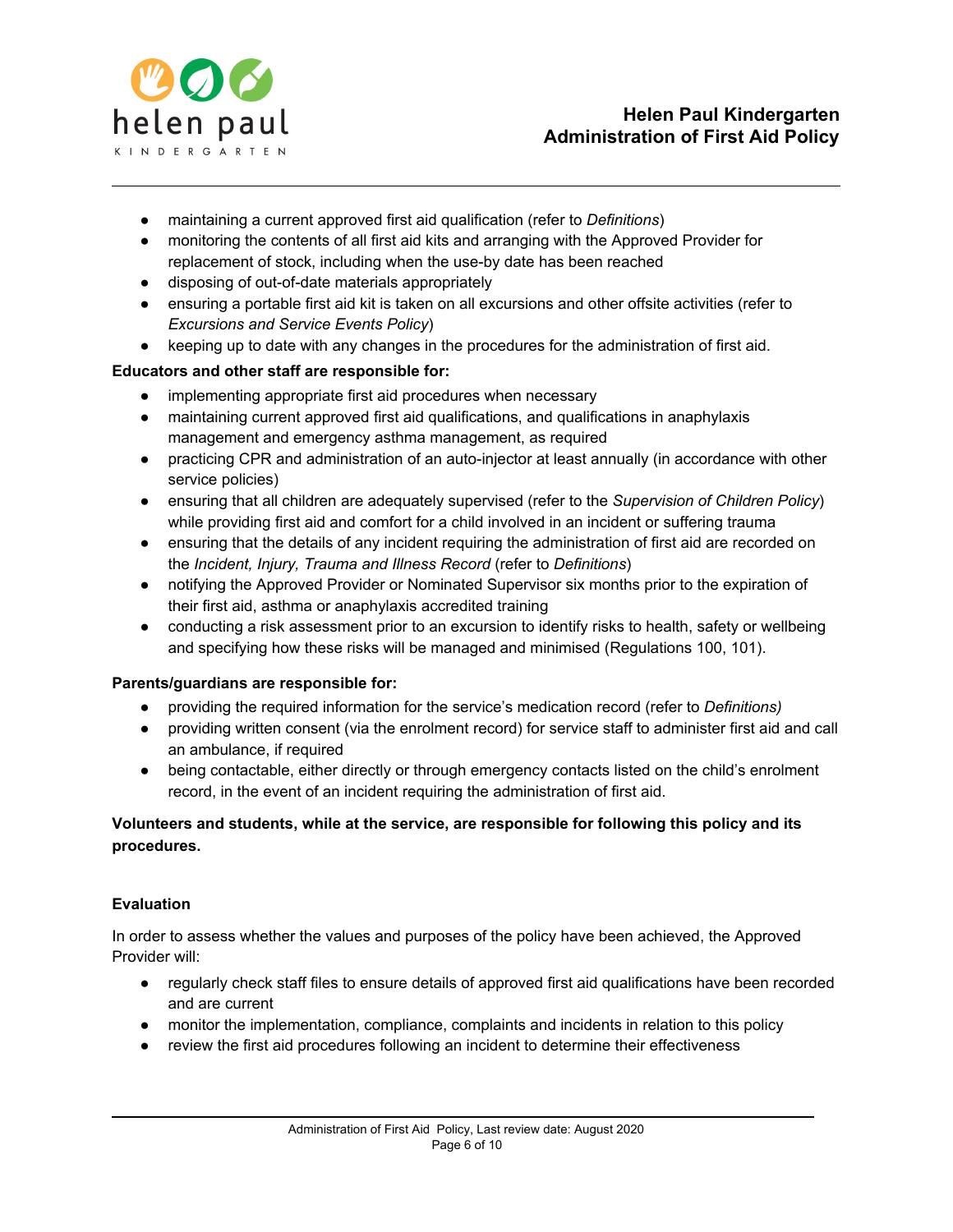

- regularly seek feedback from the nominated first aid officer and everyone affected by the policy regarding its effectiveness
- keep the policy up to date with current legislation, research, policy and best practice
- consider the advice of relevant bodies or organisations such as Australian Red Cross and St John Ambulance when reviewing this policy
- revise the policy and procedures as part of the service's policy review cycle, or as required
- notify parents/guardians at least 14 days before making any changes to this policy or its procedures.

### **Attachments**

Attachment 1: Sample first aid risk assessment form

### **Authorisation**

This policy was adopted by the Approved Provider of Helen Paul Kindergarten on **3 August 2020.**

# **Review date: 2023**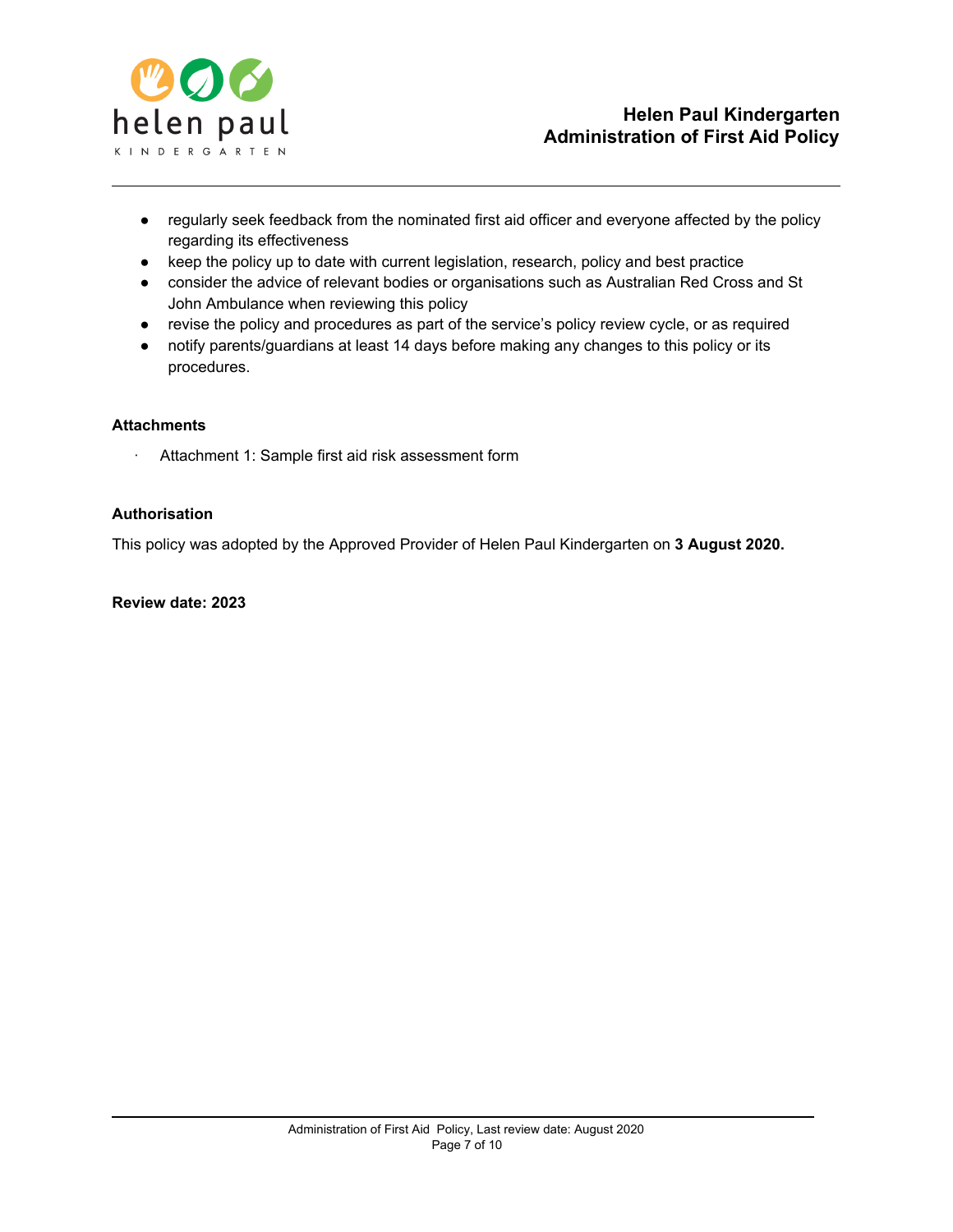

# **ATTACHMENT 1 Sample first aid risk assessment form**

This template can be used to assess the first aid requirements for the service. Consultation is an important aspect of first aid risk assessment and management. The Approved Provider and educators should use this as a guide only and may identify other areas specific to their service.

| 1. | How many people<br>work at the service<br>(estimate for most<br>days)?                                                                                                                         |  |
|----|------------------------------------------------------------------------------------------------------------------------------------------------------------------------------------------------|--|
| 2. | How many children are<br>enrolled at the service<br>(write the number)?                                                                                                                        |  |
| 3. | Do people regularly<br>work in the service<br>after hours?                                                                                                                                     |  |
| 4. | Do people work on<br>their own after hours,<br>including on<br>weekends? If yes,<br>approximately how<br>many, how often and<br>for how long at any<br>one time?                               |  |
| 5. | Describe the nature of<br>incidents, injuries or<br>illnesses that have<br>occurred in the service<br>over the last 12<br>months (if possible,<br>attach a summary of<br>the incident reports) |  |
| 6. | Where is the nearest<br>medical service and<br>how long would it take<br>to get an injured<br>person to this service?                                                                          |  |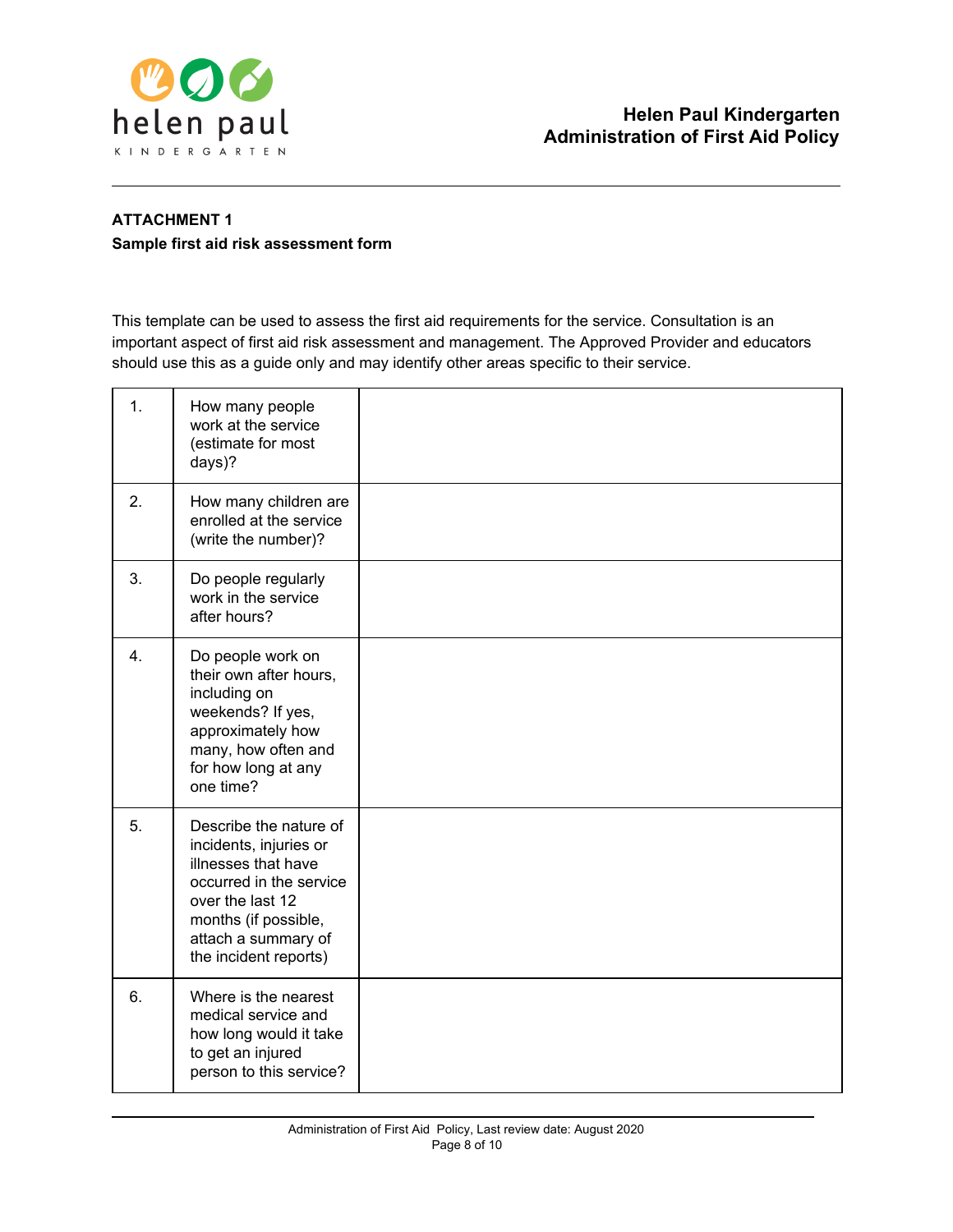

| 7.  | Where is the nearest<br>major hospital with a<br>24-hour accident and<br>emergency service?<br>How long would it take<br>to get an injured<br>person to this<br>hospital?                           |                                       |                                                  |                                         |                                               |                                           |
|-----|-----------------------------------------------------------------------------------------------------------------------------------------------------------------------------------------------------|---------------------------------------|--------------------------------------------------|-----------------------------------------|-----------------------------------------------|-------------------------------------------|
| 8.  | What type of, and how<br>many, first aid kits are<br>available at the<br>service?                                                                                                                   |                                       |                                                  |                                         |                                               |                                           |
| 9.  | Are the contents of<br>first aid kits complete<br>and up to date as per<br>the contents list?                                                                                                       |                                       |                                                  |                                         |                                               |                                           |
| 10. | Where are the first aid<br>kits located?                                                                                                                                                            |                                       |                                                  |                                         |                                               |                                           |
| 11. | How many current first<br>aid officers are there at<br>the service? (List the<br>number, approved first<br>aid qualifications and<br>qualification expiry<br>dates)                                 |                                       |                                                  |                                         |                                               |                                           |
| 12. | Identify and list<br>specific hazards and<br>where they may be<br>located                                                                                                                           | <b>Hazards</b><br>Cleaning products   |                                                  |                                         | Location<br>Storeroom                         |                                           |
| 13. | Are there any specific<br>hazards or health<br>concerns that require<br>specific first aid kits or<br>treatment (such as<br>anaphylaxis, asthma<br>etc.)? If yes, list the<br>particular hazards or | <b>Hazards</b><br>/health<br>concerns | <b>Specific</b><br>first aid<br>requiremen<br>ts | <b>Specific</b><br>training<br>required | <b>Staff have</b><br>appropriat<br>e training | Location<br>of first aid<br>equipmen<br>t |